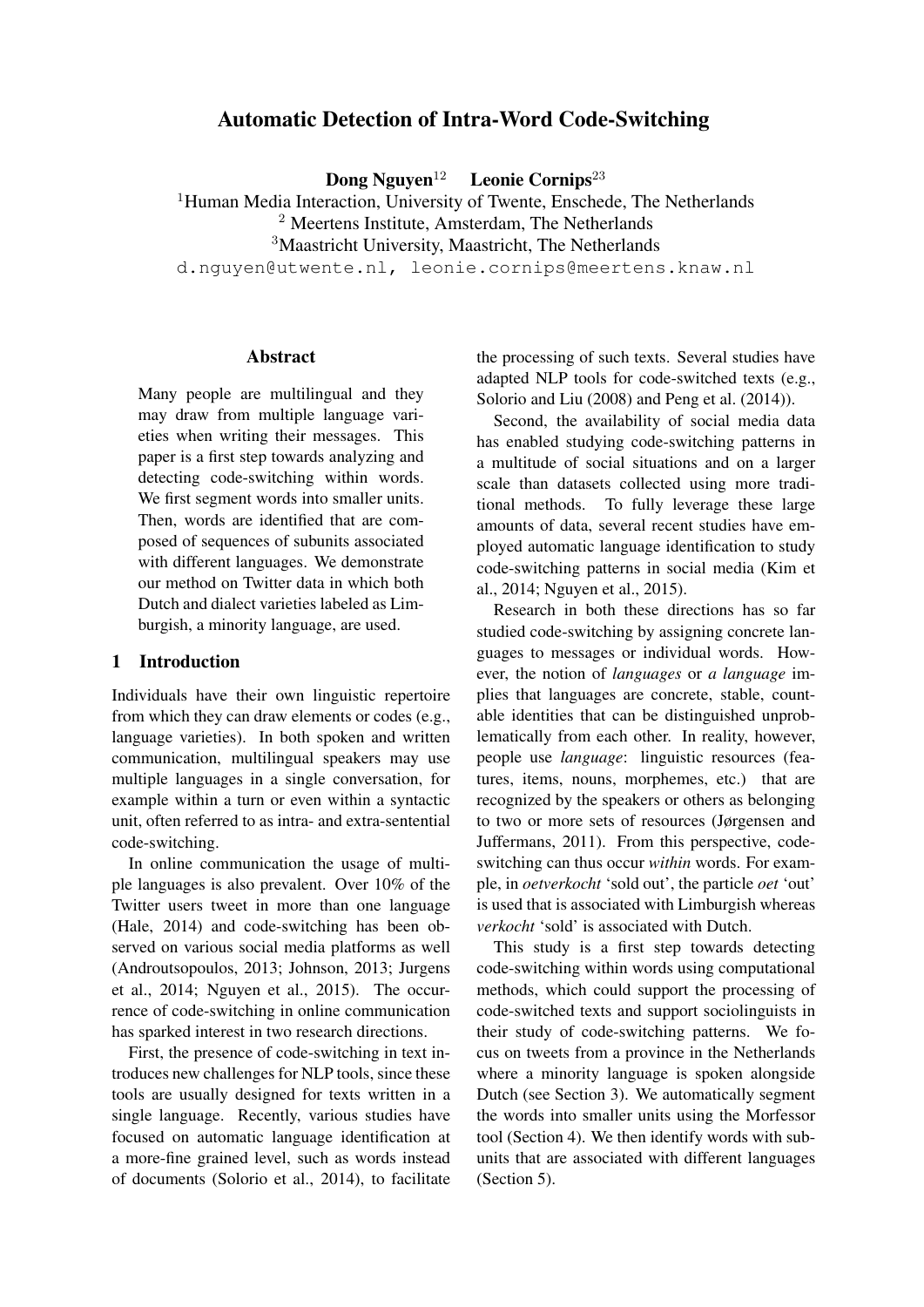## 2 Related Work

This paper builds on research on morphology and automatic language identification.

Morphology We focus on tweets written in Limburg, a province in the Netherlands. Morphological analysis for Dutch using computational approaches has been the focus in several studies. Van den Bosch and Daelemans (1999) proposed a memory-based learning approach. Cast as a classification problem, morpheme boundaries were detected based on letter sequences. De Pauw et al. (2004) built on this work and compared a memory-based learning method with a finite state method. One of the characteristic features of Dutch is diminutive formation (Trommelen, 1983) and computational approaches have been explored to predict the correct diminutive suffix in Dutch (Daelemans et al., 1996; Kool et al., 2000).

McArthur (1998) identified four major types of code-switching, ranging from tag-switching (tags and set of phrases) to intra-word switching, where a change occurs within a word boundary. The occurrence of intra-word switching has only been rarely addressed in computational linguistics research. Habash et al. (2005) developed a morphological analyzer and generator for the Arabic language family. The tool allows combining morphemes from different dialects.

Language Identification The prevalence of code-switching in online textual data has generated a renewed interest in automatic language identification. Instead of focusing on document level classification, recent studies have focused on language identification on a word level to support the analysis and processing of code-switched texts (Nguyen and Doğruöz, 2013). In the First Shared Task on Language Identification in Code-Switched Data (Solorio et al., 2014), a small fraction of the words were labeled as '*mixed*', indicating that these words were composed of morphemes from different languages. However, many participating systems had very low performance, i.e., zero F-scores, on this particular category (Chittaranjan et al., 2014; Jain and Bhat, 2014; Bar and Dershowitz, 2014; Shrestha, 2014). Oco and Roxas (2012) focused on detecting code-switching points and noted that intra-word code-switching caused difficulties to a dictionary based approach. In this study, we segment words into smaller units to detect intra-word code-switching.

### 3 Dataset

We confine our analysis to tweets from users in the Dutch province of Limburg, the southernmost province in the Netherlands. The 'dialects' of Limburg were extended minor recognition in 1997 under the label 'Limburgish' by The Netherlands, a signatory of the 1992 European Charter for Regional and Minority Languages (cf. Cornips (2013)). To collect users located in Limburg, seed users were identified based on geotagged tweets and manual identification. The set was then expanded based on the social network of the users. Users were then mapped to locations based on their provided profile location to create the final set. Tweets are labeled with languages, such as Dutch, Limburgish, and English, using an inhouse language identification tool. The dataset is described in more detail in Nguyen et al. (2015).

# 4 Morphological Segmentation

The first step in our analysis is to segment the words into smaller units. We use the Morfessor Baseline implementation (Virpioja et al., 2013) to learn a model for what is called morphological segmentation in an unsupervised manner. Morfessor segments the words into *morphs* (usually 'morpheme-like' units), such that words in the data can be formed by concatenation of such morphs.

Training We experiment with two different sources to train Morfessor: tweets and Wikipedia texts. The tweets come from the data described in Section 3. We also downloaded the Dutch and Limburgish Wikipedia versions. More specifically, we have the following datasets:

- Dutch Wikipedia (**NL WIKI**)
- Limburgish Wikipedia (**LIM WIKI**)
- Dutch tweets (**NL TWEETS**)
- Limburgish tweets (**LIM TWEETS**)

We exclude words that only occur once. Following Creutz and Lagus (2005), we explore two different ways for training Morfessor: based on word tokens (such that the frequencies of words are taken into account) and based on word types. Creutz and Lagus (2005) suggest using word types, which in their experiments led to a higher recall.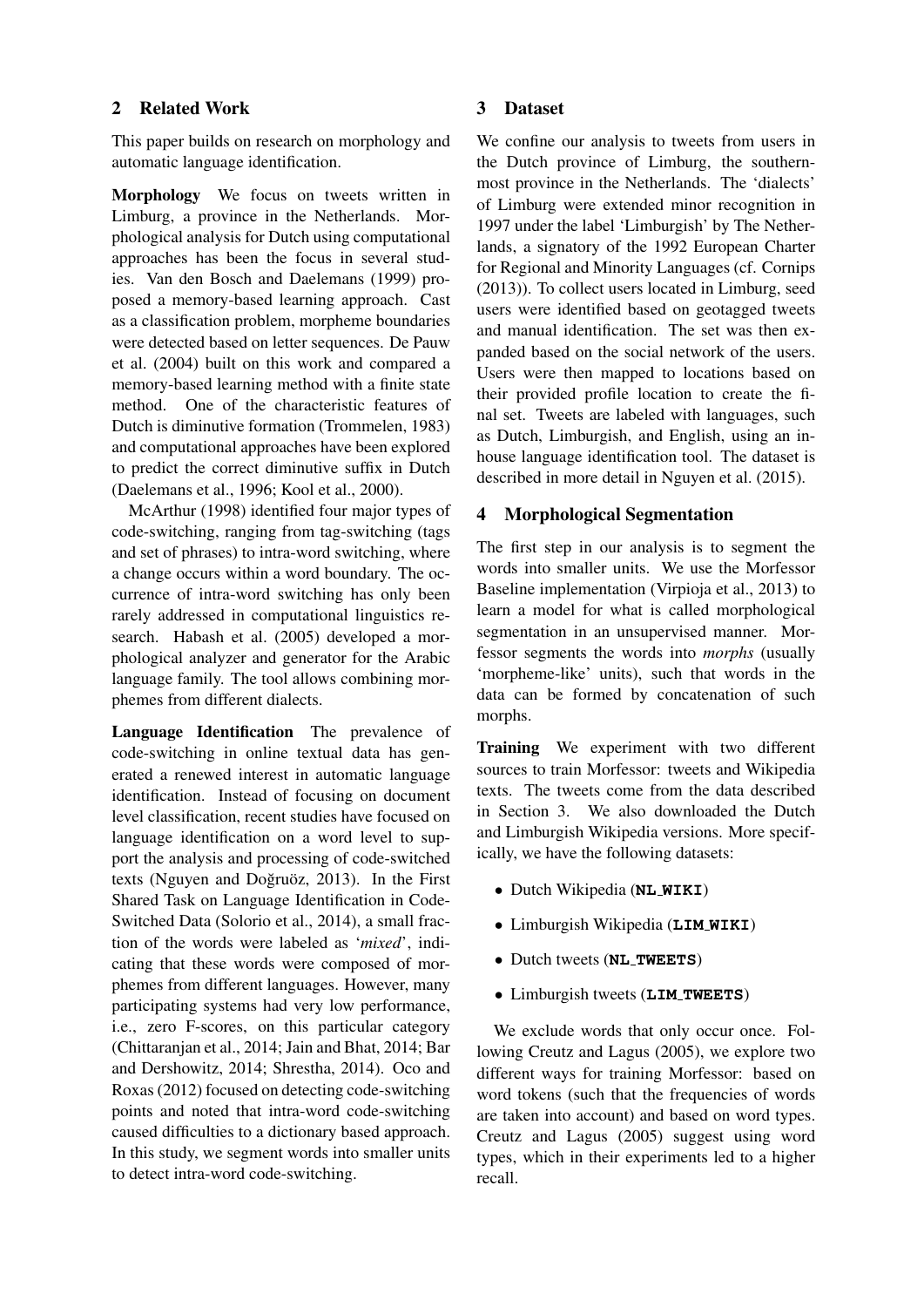|                   |           | Dutch                            |       |       | Limburgish         |       |                   |       |       |
|-------------------|-----------|----------------------------------|-------|-------|--------------------|-------|-------------------|-------|-------|
|                   |           | <b>Word Types</b><br>Word tokens |       |       | <b>Word tokens</b> |       | <b>Word Types</b> |       |       |
| Data              | #types    | $\mathbf{P}$                     | R     | P     | R                  | P     | R                 | P     | R     |
| <b>NL_WIKI</b>    | 1,377,658 | 0.976                            | 0.681 |       | 0.842 0.765        | 0.805 | 0.745             | 0.662 | 0.812 |
| <b>LIM_WIKI</b>   | 68,255    | 0.743                            | 0.806 | 0.559 | 0.867              | 0.752 | 0.788             | 0.586 | 0.839 |
| <b>NL_TWEETS</b>  | 115,319   | 0.968                            | 0.685 | 0.833 | 0.779              | 0.893 | 0.745             | 0.627 | 0.818 |
| <b>LIM TWEETS</b> | 37,054    | 0.867                            | 0.757 | 0.648 | 0.874              | 0.956 | 0.711             | 0.665 | 0.826 |
| WIKI<br>TWEETS +  | 1,460,724 | 0.985                            | 0.674 | 0.871 | 0.747              | 0.955 | 0.689             | 0.827 | 0.771 |

Table 1: Results of morphological segmentation using Morfessor, reporting Precision (P) and Recall (R)

Evaluation To evaluate the performance of Morfessor on the Twitter data we randomly annotated a set of tweets attributed to either Dutch or Limburgish, resulting in 330 words from Dutch tweets and 312 words from Limburgish tweets. Table 1 reports the precision and recall as calculated by the Morfessor tool. Overall, the performance differences are small. The best performance is obtained when Limburgish data is part of the training data. Furthermore, training on word tokens results in a higher precision, while training on word types results in a higher recall, matching the findings of Creutz and Lagus (2005).

An analysis of the resulting segmentations in the Twitter data illustrates this even more. We consider models trained on both the Wikipedia and Twitter data. A model trained on word tokens segments only 23.5% of the words, while a model trained on word types segments 71.4% of the words. For our application, a higher recall is preferred, and thus following Creutz and Lagus (2005) we use a model trained on word types in the remaining part of this paper. Example segmentations using this model are *rogstaekersoptocht* as *rogstaeker+s+optocht* 'carnivalsname+s+parade', *leedjesaovend* as *leedjes+aovend* 'songs+evening' and *zoemetein* as *zoe+metein* 'immediately'.

# 5 Detection of Intra-Word Code-Switching

We now identify code-switching within words based on the extracted morphs (e.g., morphemes, particles, bare nouns and character sequences).

### 5.1 Language Identification

To identify code-switching within words, we first compute the association of the morphs with Dutch and Limburgish. For illustration, we separate

|  | 3 LIM roë, wêr, sjw, lië, pke           |
|--|-----------------------------------------|
|  | NL pje, ful, cre, ary, ica              |
|  | 4 LIM wari, ônne, blié, gesj, tere      |
|  | NL isme, tttt, pppp, gggg, oool         |
|  | 5 LIM oetge, raods, telik, erlik, aafge |
|  | NL uitge, erweg, eloos, logie, zwerf    |

Table 2: Most distinguishing morphs with lengths 3-5 that do not occur on their own, for Dutch (NL) and Limburgish (LIM) according to the odds ratio.

morphs that occur on their own in the data from morphs that only occur in combination with other morphs. For each morph, we compute its probability in each language (Dutch and Limburgish) and apply Laplace smoothing. For each morph, the odds ratio is then computed as follows (Mladenic and Grobelnik, 1999), with  $m$  being the morph:

$$
log(\frac{P(m|NL)(1 - P(m|LIM))}{(1 - P(m|NL))(P(m|LIM))})
$$
 (1)

Since the odds ratio is sensitive to infrequent words, only morphs were considered that occur in at least 5 words. Table 2 displays the most distinguishing morphs that do not occur on their own. While some of the extracted morphs are not strictly morphemes but grapheme sequences, they do seem to reflect the differences between the Dutch and Limburgish language. One example is reflected in *pje* and *pke*. The diminutive *je* is associated with Dutch, while *ke* is associated with Limburgish. We also see the frequent use of diacritics, characteristic of Limburgish orthography. The results are also affected by the informal nature of social media, such as the use of lengthening in the extracted morphs (e.g., *oool*). Furthermore, the occurrence of English words has led to morphs like *ary* (from, e.g., *anniversary*) and *ful*. We also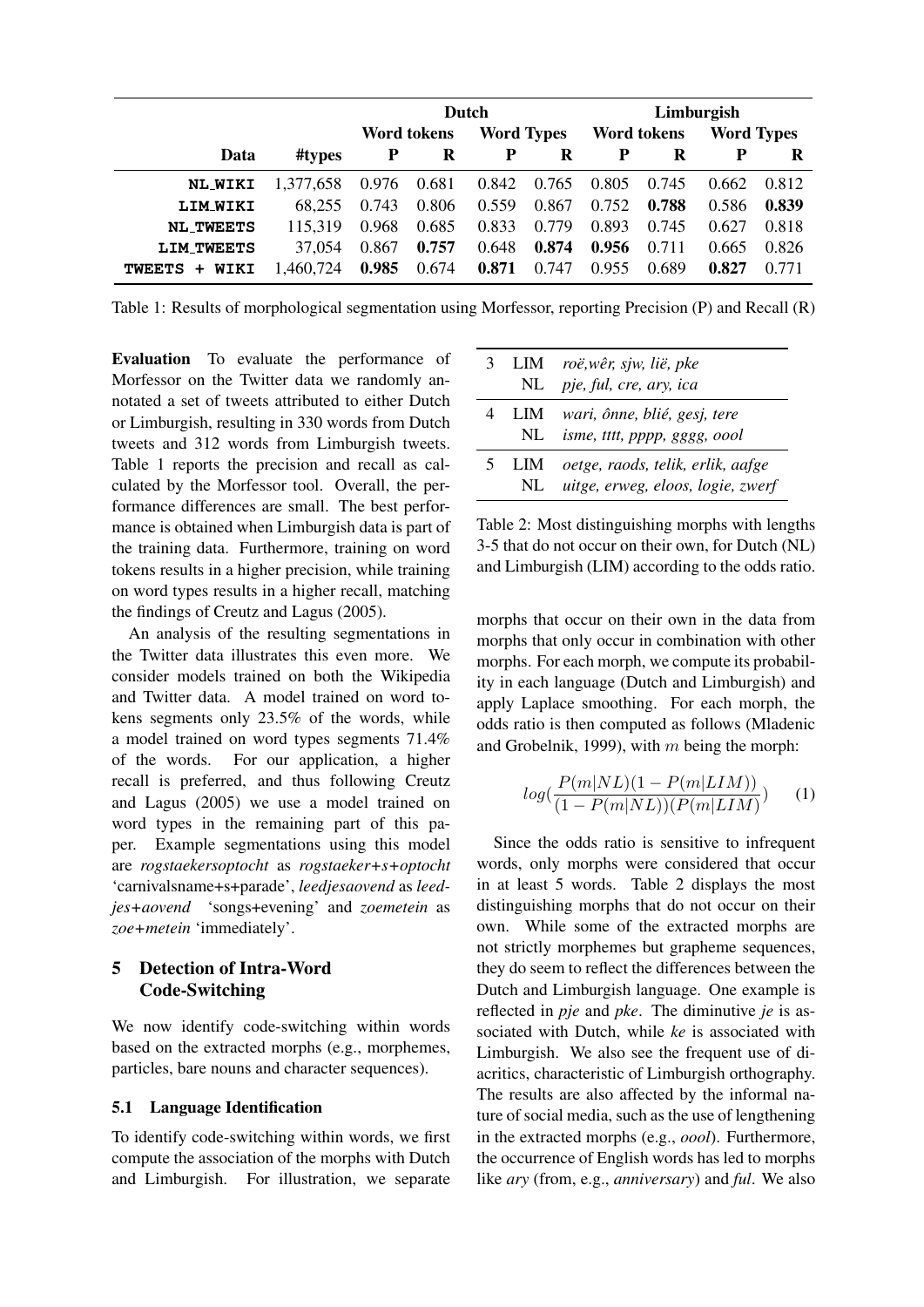|  | 3 LIM oèt, veu, iér, vuu, ôch<br>NL gro, hor, cal, tec, ish                     |
|--|---------------------------------------------------------------------------------|
|  | 4 LIM hoëg, kaup, roop, stök, zurg<br>NL rook, rouw, uuuu, ship, doek           |
|  | 5 LIM slaop, sjaol, paort, hoeëg, rieje<br>NL fonds, dorps, kruis, kraam, keten |

Table 3: Most distinguishing morphs with lengths 3-5 that do occur on their own, for Dutch (NL) and Limburgish (LIM) according to the odds ratio.

see *oetge* and *uitge* where *oet* 'out' is associated with Limburgish. Table 3 shows the distinguishing morphs that do occur on their own. In this table we find many units that are bare nouns, like *rook* ('smoke'), *rouw* ('mourning'), etc.

### 5.2 Identified Words

Since many words are cognates in Dutch and Limburgish, we apply a strict threshold to assign the extracted units to a single language (1.5 and -1.5 odds ratio). We then extract all words that are composed of sequences of units that are associated with different languages.

Results In total 50 words were identified. We manually checked whether they were correct, and if not, the type of error that was made (Table 4). Since Limburgish is a label for various dialect varieties, we consulted several sources to determine the Limburgish form $(s)$ .<sup>1</sup>

| <b>Type</b>             | Freq |     |
|-------------------------|------|-----|
| Correct                 | 17   | 34% |
| Error: name             | 15   | 30% |
| Error: concatenation    | 2    | 4%  |
| Error: English          | 2    | 4%  |
| Error: spelling mistake | 2    | 4%  |
| Error: other            | 12   | 24% |

Table 4: Evaluation of the identified words.

An example of an identified word with codeswitching is *cijfer + kes* 'small numbers'. The Limburgish plural diminutive *kes* is combined with the Dutch noun *cijfer* 'number' whereas  $/\text{Siifər}/$  is associated with Limburgish. As another example, in *sjlaag + boom* ('crossing gate') Limburgish *sjlaag* (palatized /s/) is combined with Dutch *boom* (instead of /bo:m/).

Error analysis Manual inspection of the identified words shows that the informal nature of the Twitter data makes the task challenging. In particular, spelling mistakes (e.g., *woendag* 'Wednesday' instead of *woensdag*), the occurrence of English words (e.g., *wearable*), and concatenated words (e.g., *kleiduivenschieten* instead of *kleiduiven schieten*) were sometimes incorrectly identified as words containing code-switching. Furthermore, most of the errors were names that were incorrectly identified (*prinsestraat*, *kleistekerstraat*). We therefore expect that more preprocessing, like removing named entities, would improve the system.

# 6 Conclusion

Research using automatic language identification to study code-switching patterns has so far focused on assigning languages to messages or individual words (Nguyen et al., 2016). This study is a first step towards automatic language identification and analysis of code-switching patterns within words. Our experiments demonstrate that Twitter users do code-switch within words and are creative in their language use by combining elements from both the standard language (Dutch) and the minority language (Limburgish).

The precision of the system could be improved by applying more preprocessing steps, such as filtering named entities. Evaluation was challenging due to the difficulty of labeling languages on such a fine-grained level as the extracted morphs. In particular, when focusing on minority languages such as Limburgish for which no standard exists and which shares many cognates with Dutch, it is not always clear whether a certain variant is associated with Dutch, Limburgish, or both. A future study could focus on a more extensive evaluation of the system.

### Acknowledgements

This research was supported by the Netherlands Organization for Scientific Research (NWO), grants 314-98-008 (Twidentity) and 640.005.002 (FACT).

### References

Jannis Androutsopoulos. 2013. Code-switching in computer-mediated communication. In *Pragmatics of Computer-Mediated Communication*. De Gruyter Mouton.

<sup>1</sup> eWND (www.meertens.knaw.nl/dialectwoordenboeken/), WLD (dialect.ruhosting.nl/wld/zoeken materiaalbases.html) and Limburghuis (www.limburghuis.nl/).